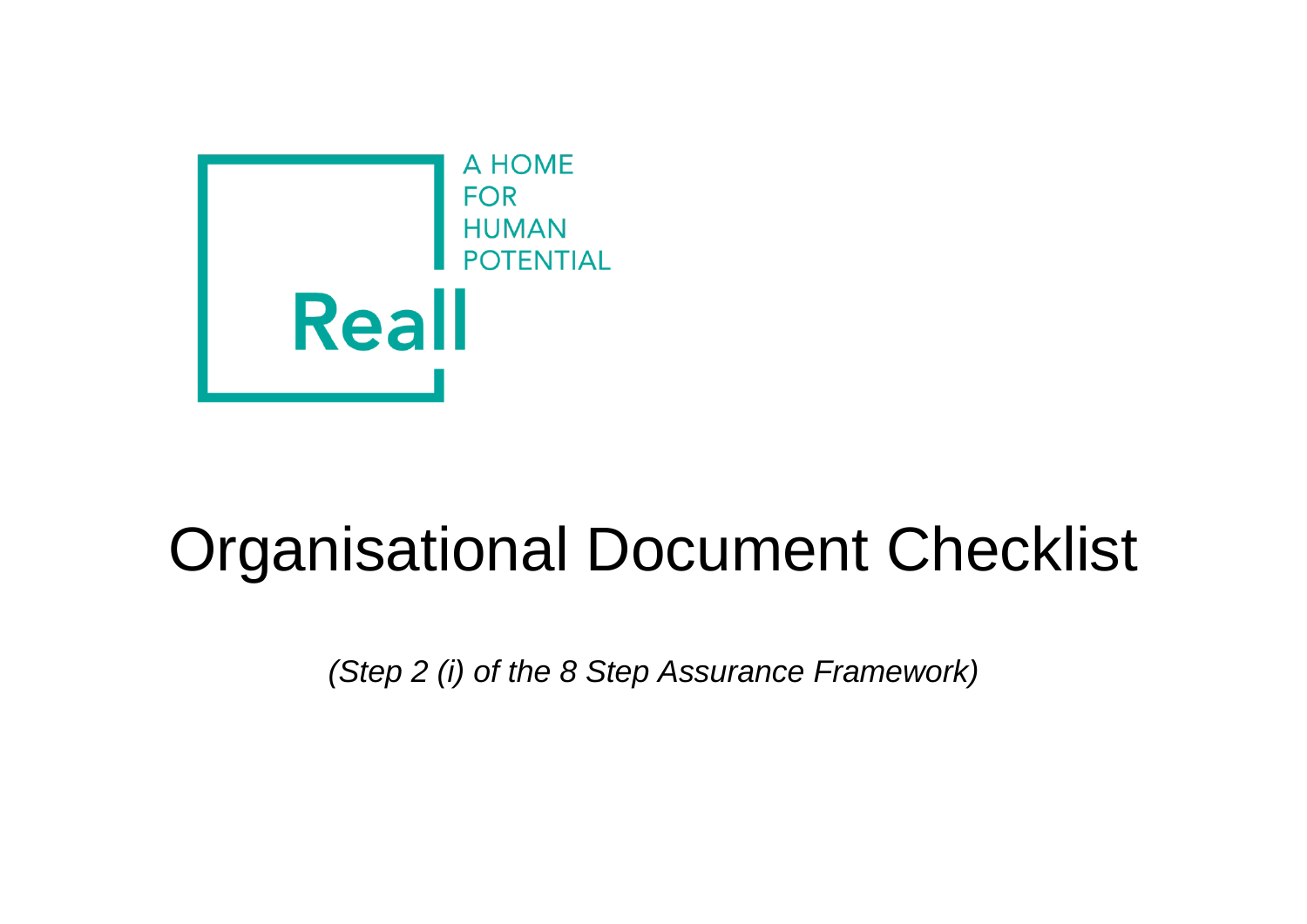The organisational checklist assessment is intended to gather organisational documents that will be used to assess the suitability of a partner in country of operation. The key areas of assessment are listed below.

This exercise is to be completed by the potential partner. We require copies of the documents listed in the organisational due diligence checklist. If certain documents are not available or not applicable, please state this in the comment's column.

| <b>Name of Organisation</b>             |  |
|-----------------------------------------|--|
| <b>Date of Assessment</b>               |  |
| <b>Name of Person Making Assessment</b> |  |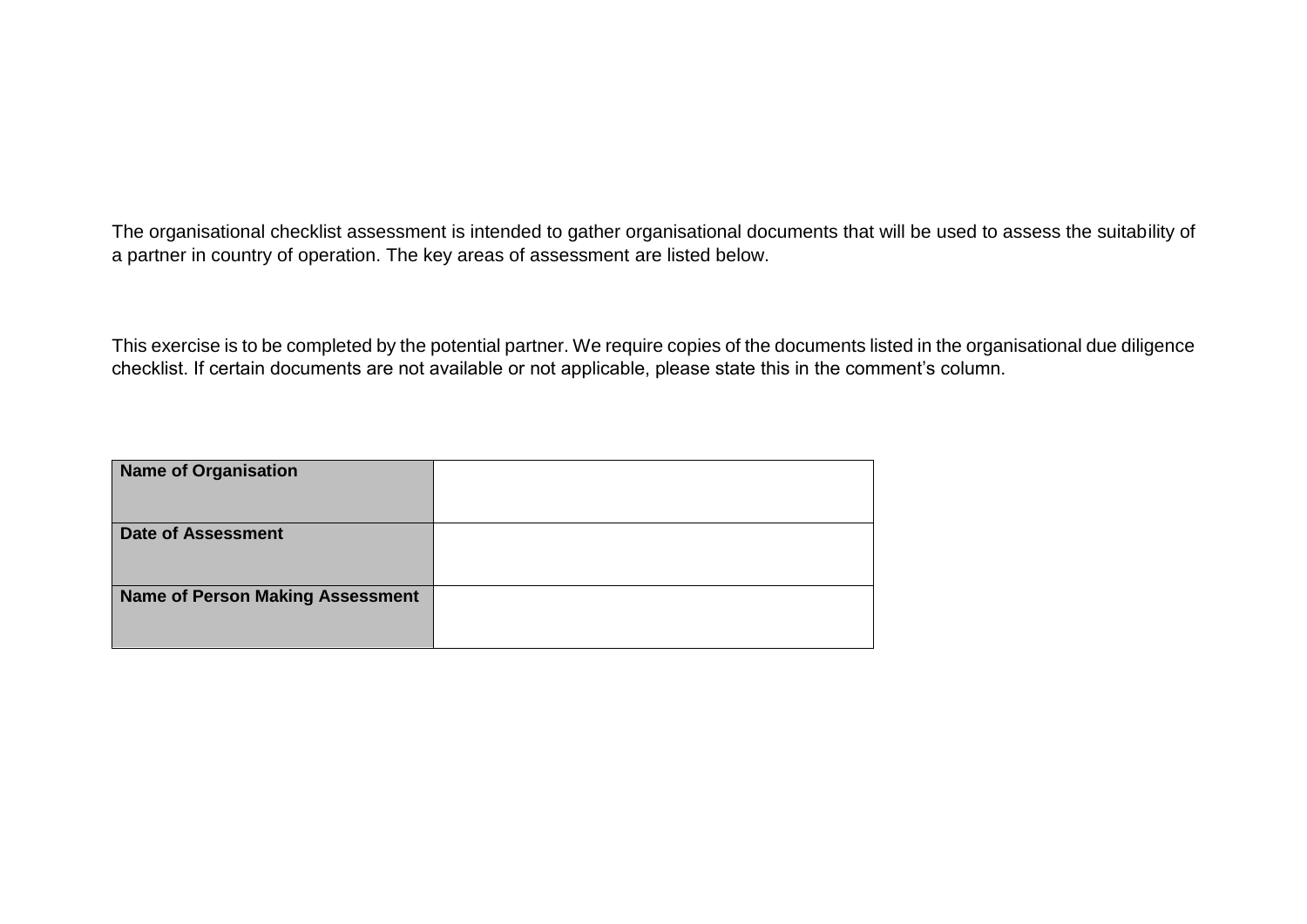|                                | <b>Documentary requirement</b>                                                                                                                                                                               | Y | N | <b>Comments</b> |
|--------------------------------|--------------------------------------------------------------------------------------------------------------------------------------------------------------------------------------------------------------|---|---|-----------------|
| Incorporation<br>and Structure | a. Copy of organisational strategic/business plan.                                                                                                                                                           |   |   |                 |
|                                | b. Diagram showing the legal structure of organisation.                                                                                                                                                      |   |   |                 |
|                                | c. Summary of the business activities of organisation.                                                                                                                                                       |   |   |                 |
|                                | Description of the management structure of the<br>d.<br>companies.                                                                                                                                           |   |   |                 |
|                                | e. A copy of the company's Memorandum of Incorporation<br>(Memorandum & Articles of Association)/other<br>governing document and registration number.                                                        |   |   |                 |
| Assets and<br>liabilities      | a. Copies of title deeds, leases, documents evidencing<br>options and pre-emptive rights and similar documents,<br>including all documents relating to minority rights,<br>sub-leases or tenancy agreements. |   |   |                 |
|                                | Documents evidencing mortgages, bonds, or other<br>b.<br>encumbrances.                                                                                                                                       |   |   |                 |
|                                | c. Details of any land claims that have been filed in which<br>the company is aware.                                                                                                                         |   |   |                 |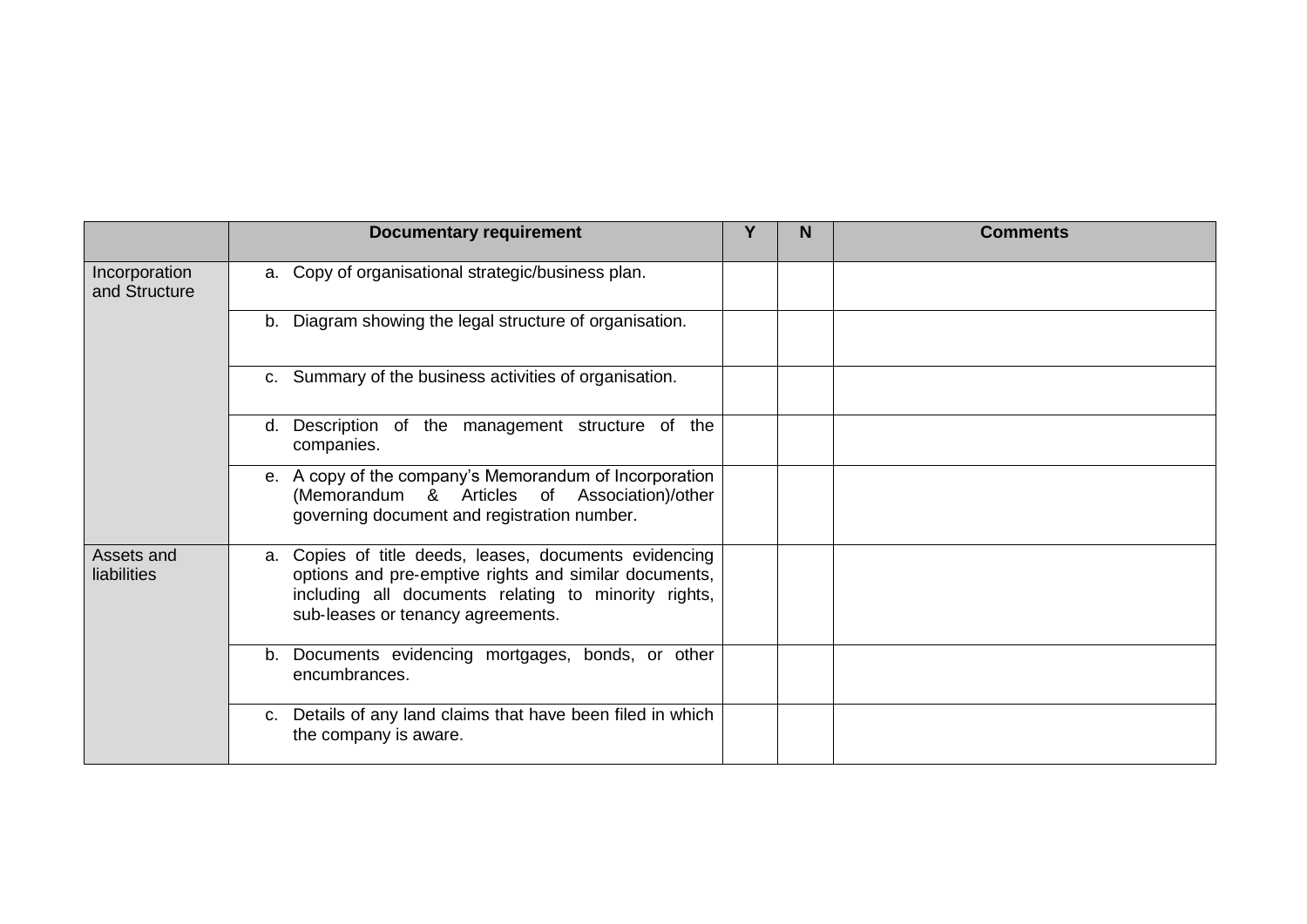|    | d. Details of any sharing of occupation and/or facilities<br>between the company and any other person or entity<br>(including any subsidiary or affiliate of the company).                                                                                                          |  |
|----|-------------------------------------------------------------------------------------------------------------------------------------------------------------------------------------------------------------------------------------------------------------------------------------|--|
|    | e. Names and addresses of all directors of the company<br>(executive and non-executive), stating job title (if<br>executive), appointment date, nationality and any other<br>directorships and business interests held.                                                             |  |
|    | Details of any immovable property (and the company's<br>rights in respect thereof) which is not owned or leased<br>by the company, but which is used by the company or<br>on which the company and its operations have any<br>dependence (such as rights of way or access to water) |  |
| a. | Copies of all special and ordinary resolutions adopted by<br>the company.                                                                                                                                                                                                           |  |
|    | h. Details of all investments held by the company, stating<br>whether the investment is a quoted/listed security.                                                                                                                                                                   |  |
|    | A list and particulars of all powers of attorney, proxies or<br>other powers granted to officers, directors and<br>employees of the company and to any third parties.                                                                                                               |  |
|    | Violations of any law, order, ruling or regulation or<br>breach of any contractual or other obligation which might<br>lead to an unfavourable judgment, decision, ruling or<br>finding against the company.                                                                         |  |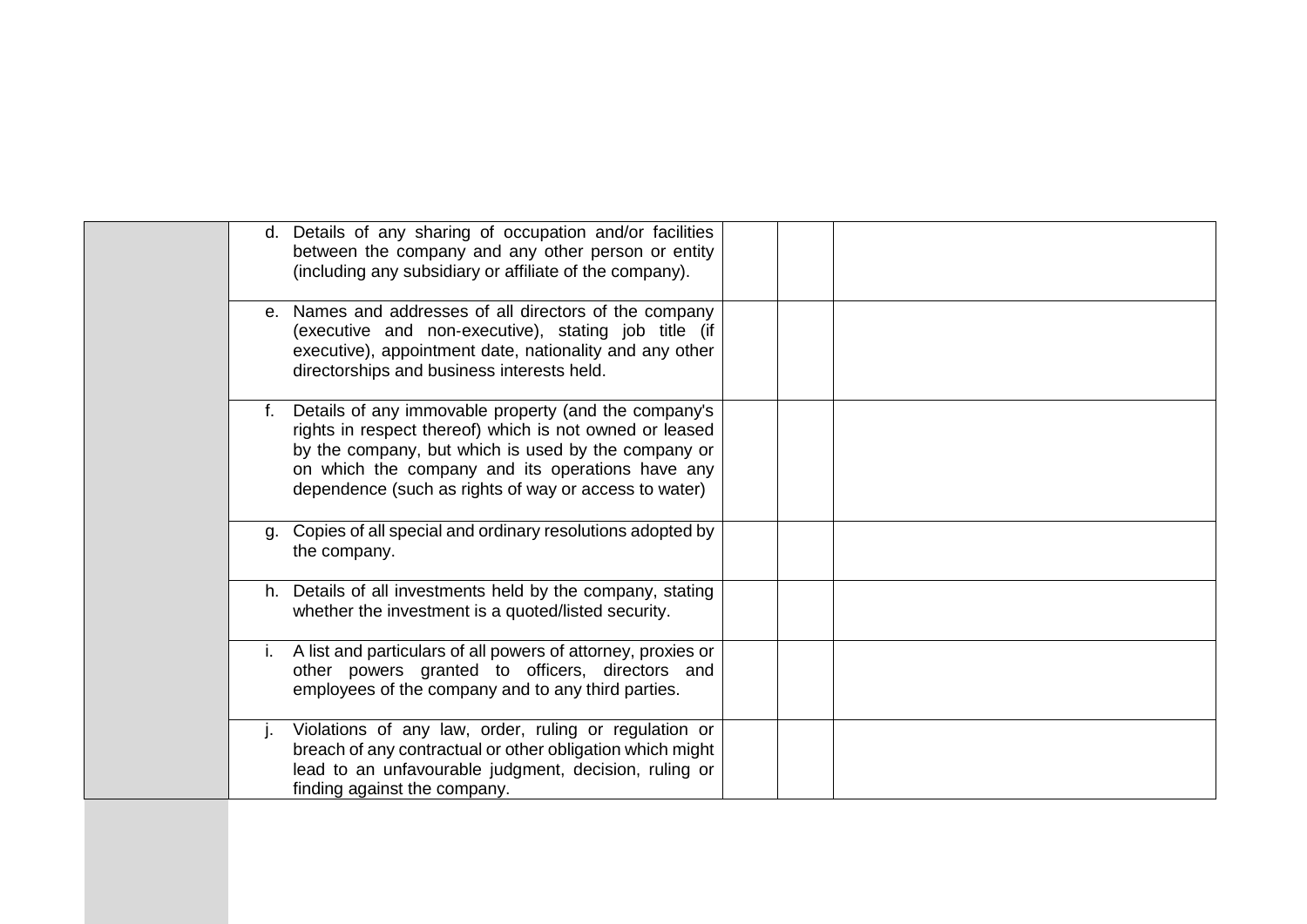|            | k. Litigation: disclosure of any prior, current, pending and<br>threatened litigation or arbitration proceedings.<br>(including any allegations/complaints made against the<br>company.                                                                                                                                                                        |
|------------|----------------------------------------------------------------------------------------------------------------------------------------------------------------------------------------------------------------------------------------------------------------------------------------------------------------------------------------------------------------|
|            | A schedule of all insurance policies in force during the<br>previous three years, specifying the policy number,<br>nature of risk, premiums, cover limit, deductibles<br>(excess) and the renewal dates.                                                                                                                                                       |
|            | m. Written confirmation from the company that all premiums<br>due on current insurance policies have been paid and<br>that the directors are not aware of anything which could<br>vitiate any such policies. Confirmation from the company<br>that the insurance policies in place are adequate and<br>sufficient for the company/and its business operations. |
|            | n. Written statement from company's tax/finance advisers<br>that company is up to date and in full compliance of all<br>tax requirements and obligations                                                                                                                                                                                                       |
| Governance | a. Summary of Board membership (expertise, selection<br>and on-boarding process etc.                                                                                                                                                                                                                                                                           |
|            | b. Summary of Board operations (meeting schedule, sub-<br>committee, minutes etc.)                                                                                                                                                                                                                                                                             |
|            | c. Outline of audit process (audit sub-committee? external<br>auditor? Selection process?)                                                                                                                                                                                                                                                                     |